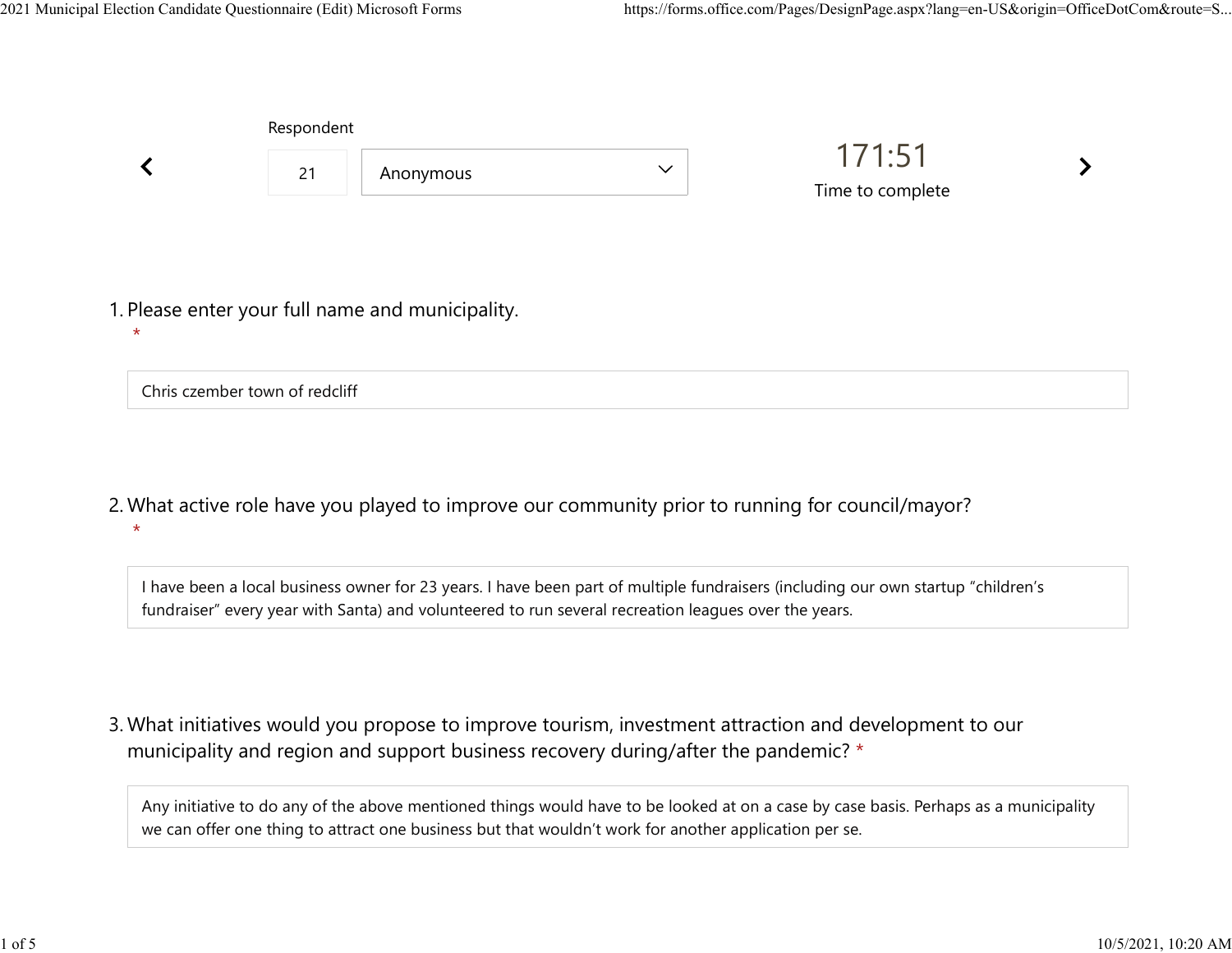$\star$ 

 $\star$ 

4. In Medicine Hat, businesses pay a higher proportion of property taxes compared to the residential sector.  Medicine Hat's tax gap of 2.35% is one of the highest in Alberta.  What is your position on the current approach to taxation and your thoughts on potential strategies to narrow this gap?  $\star$ 2021 Municipal Election Candidate Questionnaire (Edit) Microsoft Forms https://forms.office.com/Pages/DesignPage.aspx?lang=en-US&origin=OfficeDotCom&route=S...<br>A In Medicine Hat businesses nav a bigher proportion of proper

> Commercial properties are currently taxed at a higher rate as well, in redcliff and the gap needs to be fair and can be reevaluated from time to time, depending on the current economic climate. I'm not sure this question totally applies to a redcliff candidate.

5. If elected, what specific steps would you take to encourage & promote entrepreneurship within the region?

I have an "open for business" attitude. If there is something our level of government can do or offer to promote business I am all for it, within reason ofcourse. I currently am on the entre Corp board and we have been exploring a few policy changes to help further encourage entrepreneurship as well.

What is your stance on COVID-19 related laws that mandate requirements, including masks and vaccine 6. passports?

Masks seem to be a necessary evil to help fight covid during this pandemic and to help keep business operations. Although I am far from an expert on them. The vaccine passport (or whatever you'd like to call what we have now) is a whole other beast. If vaccines are the answer out of this that is one thing, but the passport is so difficult on us small business owners to enforce. Not fair to us actually. We are already hurting and to throw us into the forefront enforcing them is just not fair. I believe the alberta government should come up with a better solution to this problem.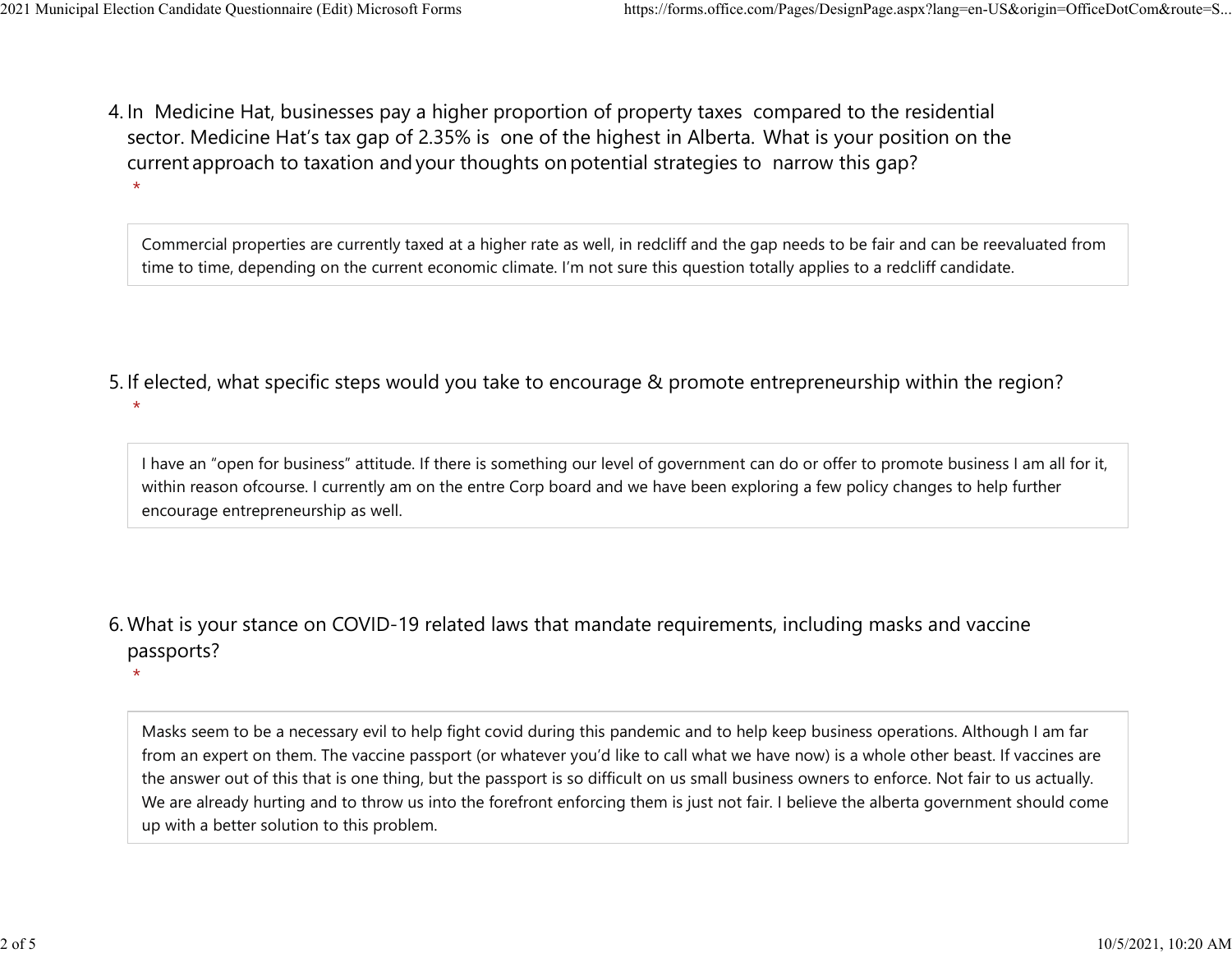$\star$ 

- What is your plan for publicly-funded services (examples would include Medicine Hat Public Library, power plant, 7. facilities) if elected? 2021 Municipal Election Candidate Questionnaire (Edit) Microsoft Forms https://forms.office.com/Pages/DesignPage.aspx?lang=en-US&origin=OfficeDotCom&route=S...<br>7 Mhat is vour plan for publicly-funded services (examples wou
	- I would like to maintain the level of service that we have and only increase the level of service if there was not any substantial tax increase to the us citizens. Financial burdens cannot be compounded at this time with the issues covid has caused.
	- 8. How important is it for our region to have a local Community College? What specific steps could the municipality do to work better with Medicine Hat College to provide ongoing opportunities for future learners?  $\star$

It's great to have it ofcourse. Obviously not as much of an impact for Redcliff as it is for Medicine Hat. But promoting the college to our local high schools to our students as a cost effective local option of post secondary education will be beneficial for all involved.

9. How will you attract newcomers to the district and address the needs for a skilled workforce? \*

Easier said then done. But absolutely have that "open for business " attitude. Anything that can be done to attract anyone to our area within reason is possible. Although promoting out great weather, low cost of living and access to a great labor force is necessary.

10. What is your stance on the importance of mental health & wellness support in our region? What ideas, implementations, and initiatives would you put forward to improve the overall mental health & wellbeing of our community?

 $\star$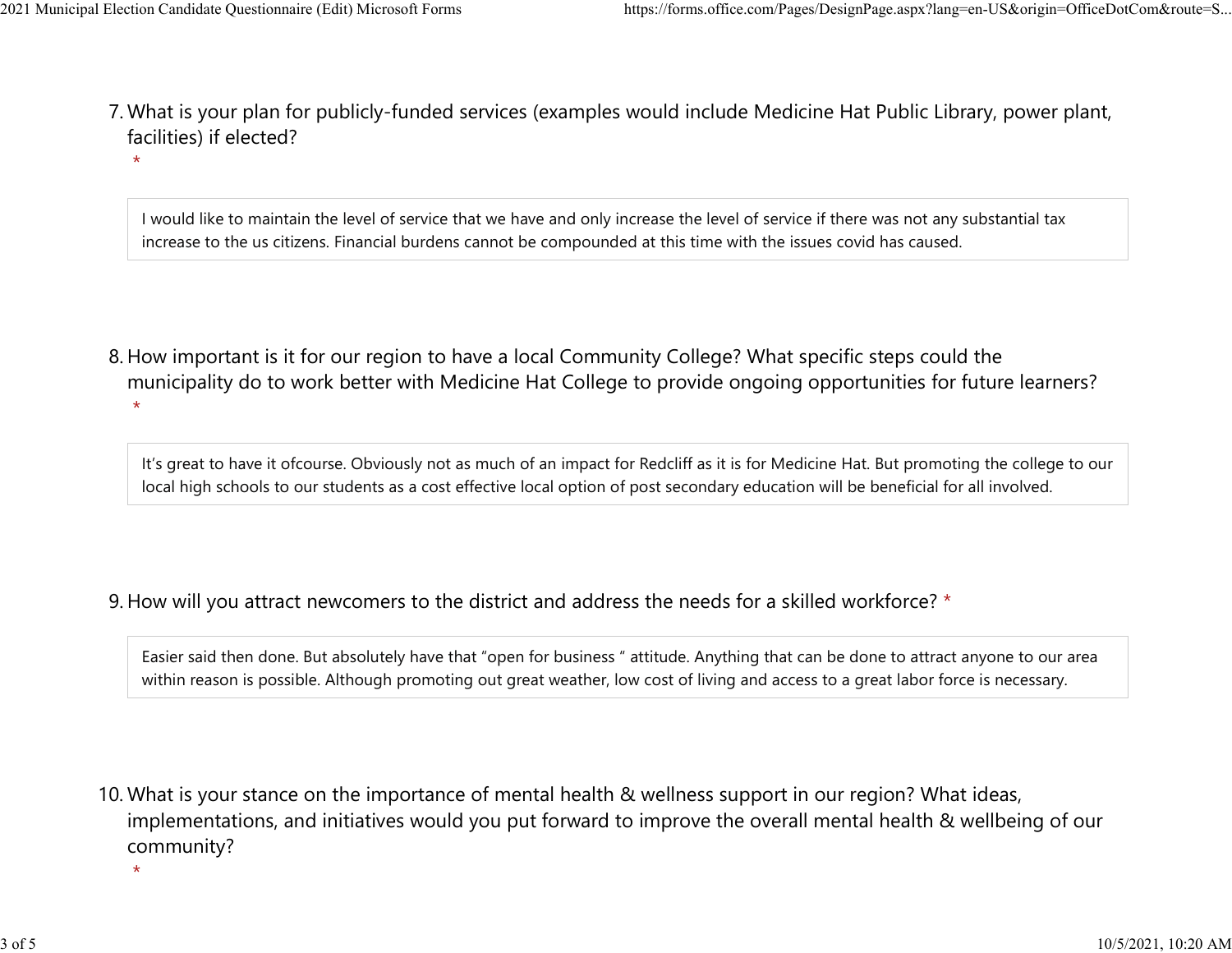I am currently on a board that tries to cut red tape In getting people the help that they need much faster than other avenues. I am a very proud board member of "our collective journey". It is a new organization but I feel will be able to make great strides in introducing the people in need to the professionals that can actually help them. It is aimed to help out not only anyone with addiction issues but also with depression issues just to name a few. It is aimed to help not only anyone with addiction issues but also with depression issues just to name a few. 2021 Municipal Election Candidate Questionnaire (Edit) Microsoft Forms https://forms.office.com/Pages/DesignPage.aspx?lang=en-US&origin=OfficeDotCom&route=S...<br>
1 am currently on a board that tries to cut red tape In getti

11. How will you further diversity and inclusion initiatives in our region, as it relates to each of the pillars in the Chamber's Vote Prosperity Platform: https://www.medicinehatchamber.com/voteprosperity2021/ (https://www.medicinehatchamber.com/voteprosperity2021/)  $\star$ 

Will come back to this.

12. On a municipal level, how do you intend to address climate change and pollution?

 $\star$ 

The town redcliff is currently building a new Community recycling drop off center. Any future projects aimed towards reducing waste I would probably be in support of depending on cost of course.

13. What strategies will you use to communicate and engage with the community and remain accountable to the citizens?

 $\star$ 

During my first term I very much advocated for more modern ways to engage with the community. Usually through Internet avenues rather than just the traditional newspaper avenue. I feel this will reach many more people and new generations that do not read the